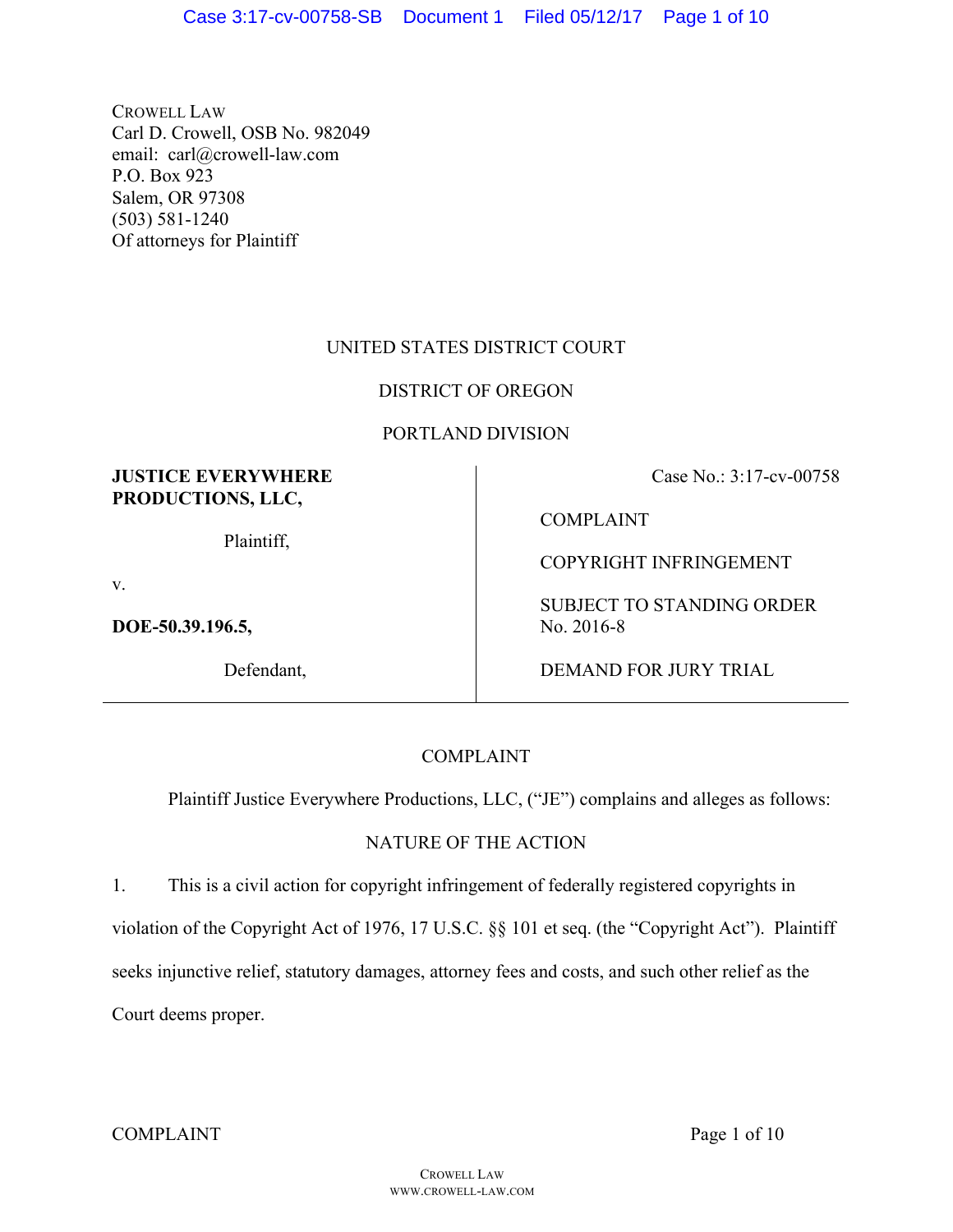2. This action is subject to and governed by Standing Order 2016-8, the Case Management Order governing peer-to-peer copyright enforcement actions in this District.

## JURISDICTION AND VENUE

3. This Court has subject matter jurisdiction pursuant to 28 U.S.C. §§ 1331 and 1338(a).

4. Venue in this district is proper pursuant to 28 U.S.C. § 1391(b) and 28 U.S.C. § 1400(a) as the Defendant is believed to reside in this district.

## PARTIES

## PLAINTIFF

5. Plaintiff Rights of Justice Everywhere Productions, LLC is a Georgia Limited Liability Company corporation with principal offices in Los Angeles, California and an affiliate of Hannibal Classics, a production company with a notable catalog of major motion pictures.

The Rights of Justice Everywhere Productions, LLC

6. *Vengeance: A Love Story* is a motion picture released internationally, and with an upcoming 2017 domestic release.

7. *Vengeance: A Love Story* is protected by the Copyright Act and registrations including Pending Ser. Req. # 1-4488527401, dated March 1, 2017. Exhibit 1.

8. Under The Copyright Act, Justice Everywhere Productions LLC is the proprietor of copyrights and related interest needed to bring suit.

9. The motion picture contains wholly original material that is copyrightable subject matter under the laws of the United States.

10. The motion picture is currently offered for sale in commerce, being a major motion picture released in theatres internationally.

### COMPLAINT Page 2 of 10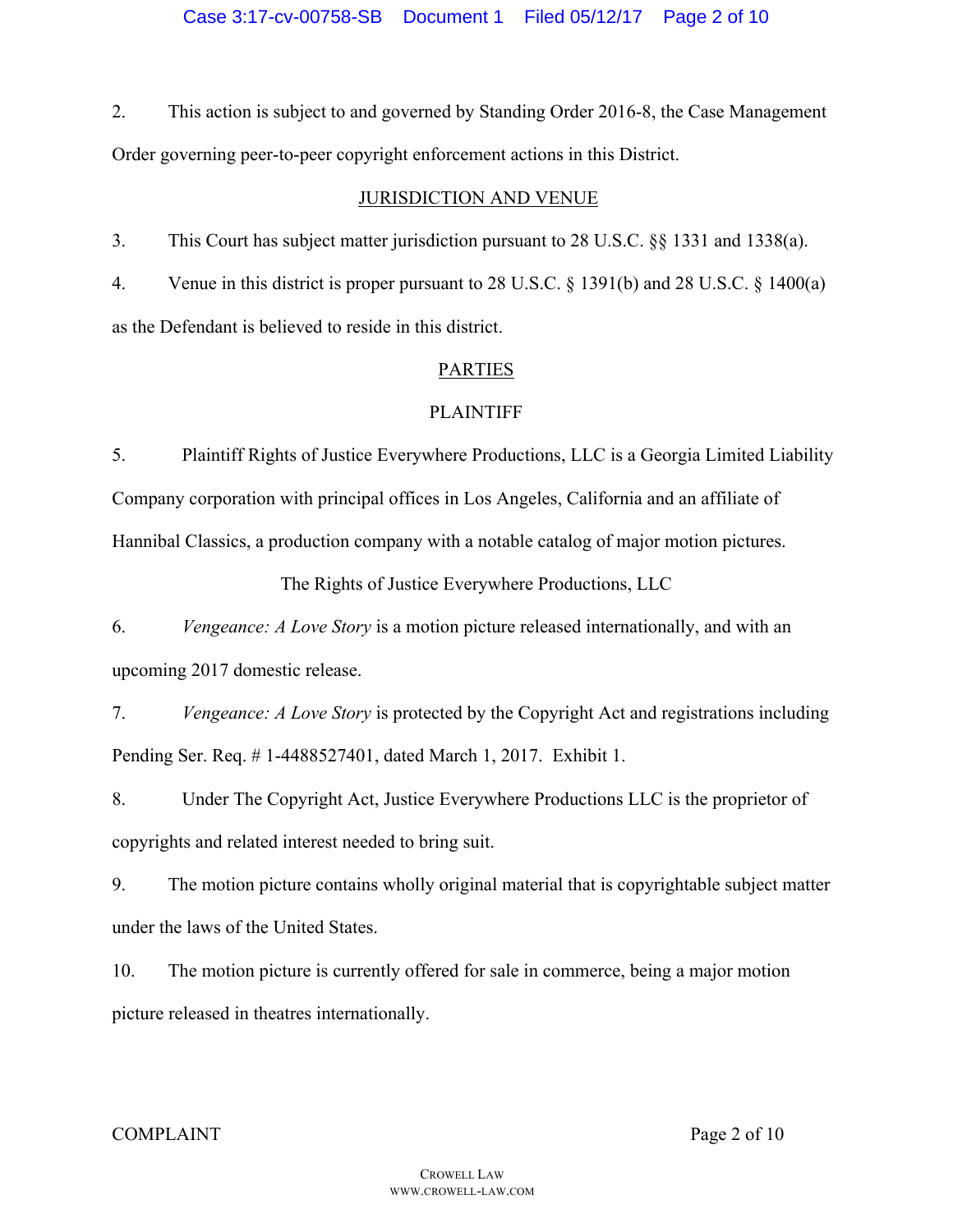11. Defendant had notice of Plaintiff's rights through general publication and advertising and more specifically as identified in the content of the motion picture, advertising associated with the motion picture, and copies, each of which bore a proper copyright notice.

12. Justice Everywhere Productions, LLC comes to court seeking relief as the motion picture *Vengeance: A Love Story*, while still anticipating a release in the United States, was pirated and trafficked in the BitTorrent network and is being illegally downloaded and distributed countless times worldwide with many confirmed instances of infringing activity traced to Oregon.

#### THE DEFENDANT

13. The defendant identified herein as Doe-50.39.196.5 is currently known by their Internet Protocol ("IP") address 50.39.196.5 that was observed by Plaintiff's investigator, Maverickeye, as distributing Plaintiff's motion picture.

14. Through geolocation, the IP address used by the Defendant has been traced to the State of Oregon and this judicial district.

15. The Defendant has been observed and confirmed as distributing Plaintiff's motion picture and other copyrighted content persistently and consistently on over 700 occasions over an extended period of time, including observed infringing distributions of Close Range (2016), Survivor (2015), London Has Fallen, (2016), Mechanic: Resurrection (2016), and USS Indianapolis (2016).

16. The Defendant has also been observed as associated with the peer-to-peer exchange of over 100 other copyrighted titles through the BitTorrent network. As such the Defendant's conduct is clearly willful and persistent.

#### COMPLAINT Page 3 of 10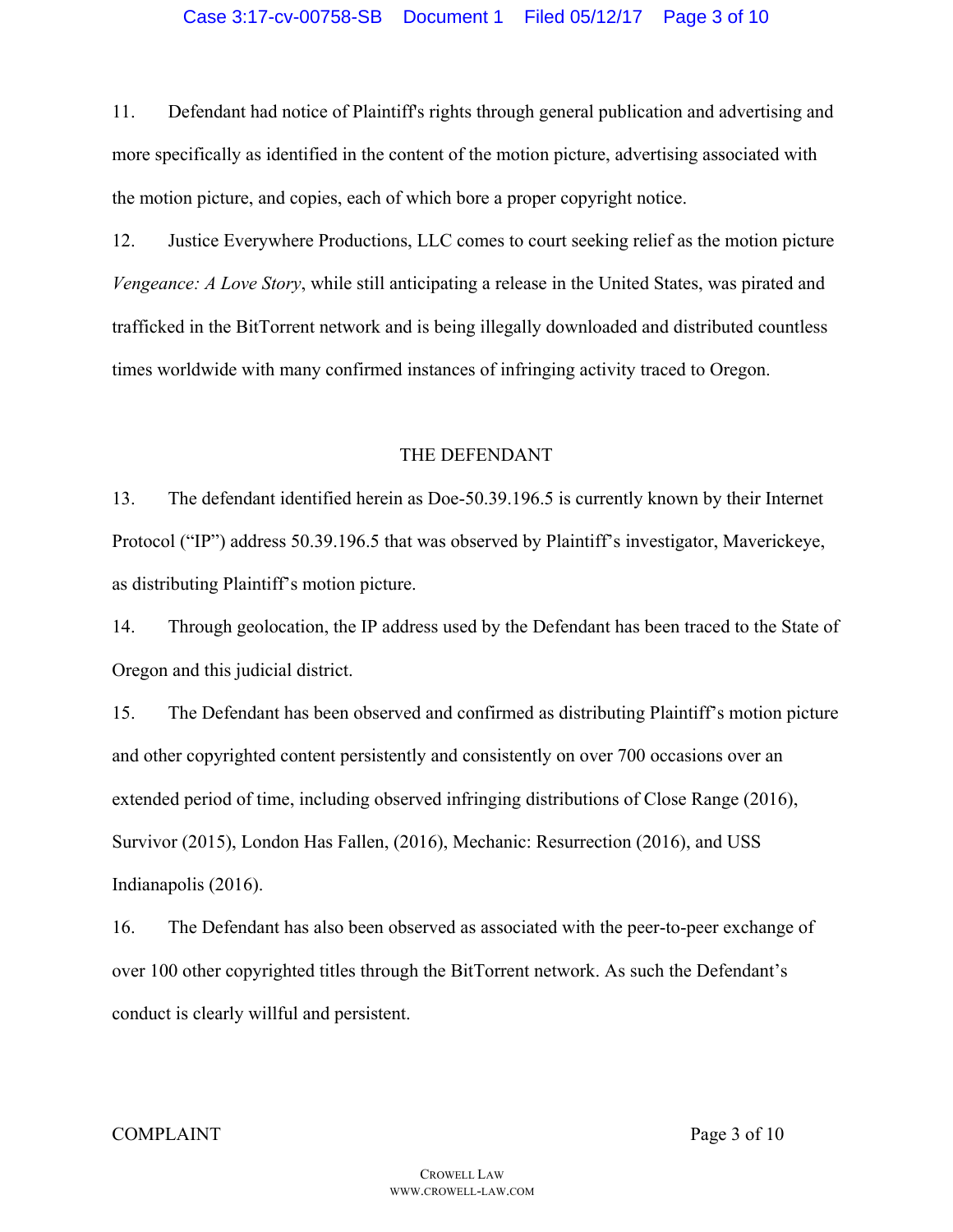#### Case 3:17-cv-00758-SB Document 1 Filed 05/12/17 Page 4 of 10

17. The volume of activity and titles associated with the Defendant's IP address indicates that the Defendant is likely the primary subscriber or someone who resides with the subscriber as such activity indicates the Defendant is an authorized user of the IP address with consistent and permissive access.

18. The volume of activity and titles associated with Defendant's IP address indicates that the Defendant is not a young child.

19. Prior to filing the present suit the Defendant was sent notices pursuant to 17 U.S.C. 512(a), a/k/a DMCA Notices. One such notice is attached as Exhibit 2.

20. Despite such notices the Defendant persisted in infringing the rights of Plaintiff and others, including the selection, download and distribution of new content in violation of the Copyright Act and continues to do so as of the filing of this Complaint.

21. The Defendant's IP address was at that time of observed infringement managed by an Internet Service Provider ("ISP"), who on information and belief generally assigns an IP address to a single party for extended periods of time, often for months, and provides Wi-Fi systems with notable pre-installed security and passwords.

22. Defendant's ISP provides notices and information to its customers about the importance of security, informing them that they are responsible for the activity associated with their account and cautioning subscribers against allowing third party or non-authorized access.

23. The records maintained by the ISP should be able to identify either the Defendant, or the subscriber who contracted with the ISP for service who in turn is likely to have knowledge that will lead to the identity of the Defendant.

#### COMPLAINT Page 4 of 10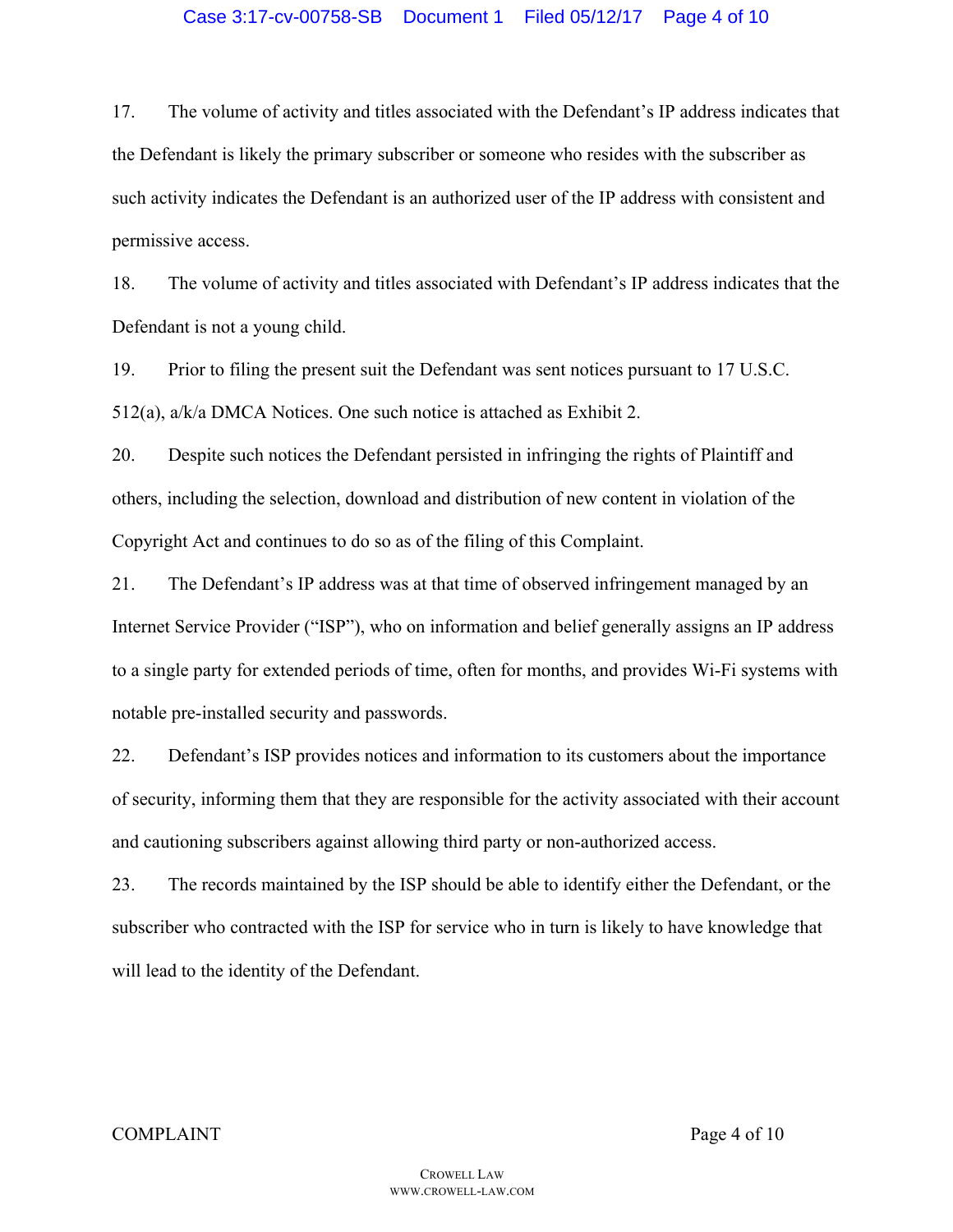24. Plaintiff intends to seek discovery, including issuing a subpoena for records from the ISP to ascertain the true identity of the Defendant and further discovery as may be needed pursuant to Standing Order 2016-8.

#### PEER-TO-PEER INTERNET PIRACY IN GENERAL

#### *Operation*

25. BitTorrent, also known as peer-to-peer file sharing, has become one of the most common systems for users to illegally dispense and share huge amounts of data in digital format, including motion pictures.

26. The BitTorrent protocol enables computers to exchange large files (such as motion pictures) without creating a heavy workload for any individual source/computer. It allows users to interact directly with each other to: (1) make files stored on a user's computer (e.g., motion pictures) available for copying by other users; (2) search for files stored on other computers; and (3) transfer exact copies of files from one computer to another over the Internet.

27. The use of BitTorrent requires multiple intentional acts. A user must load specific software, use the software to join the network, search for a file, and then select the file they wish to download. As each user or peer joins the network and requests a copy of a file, they form a type of social contract to not only download the file, but to be a part of the network to allow the file to be downloaded by others. Each new peer requesting the file receives pieces of the data from each peer who already has downloaded the file, and then in turn makes that content available to others.

28. Since the BitTorrent protocol also generally limits a peer's ability to download unless he or she also uploads or shares, there is substantial incentive for each peer to remain online and

#### COMPLAINT Page 5 of 10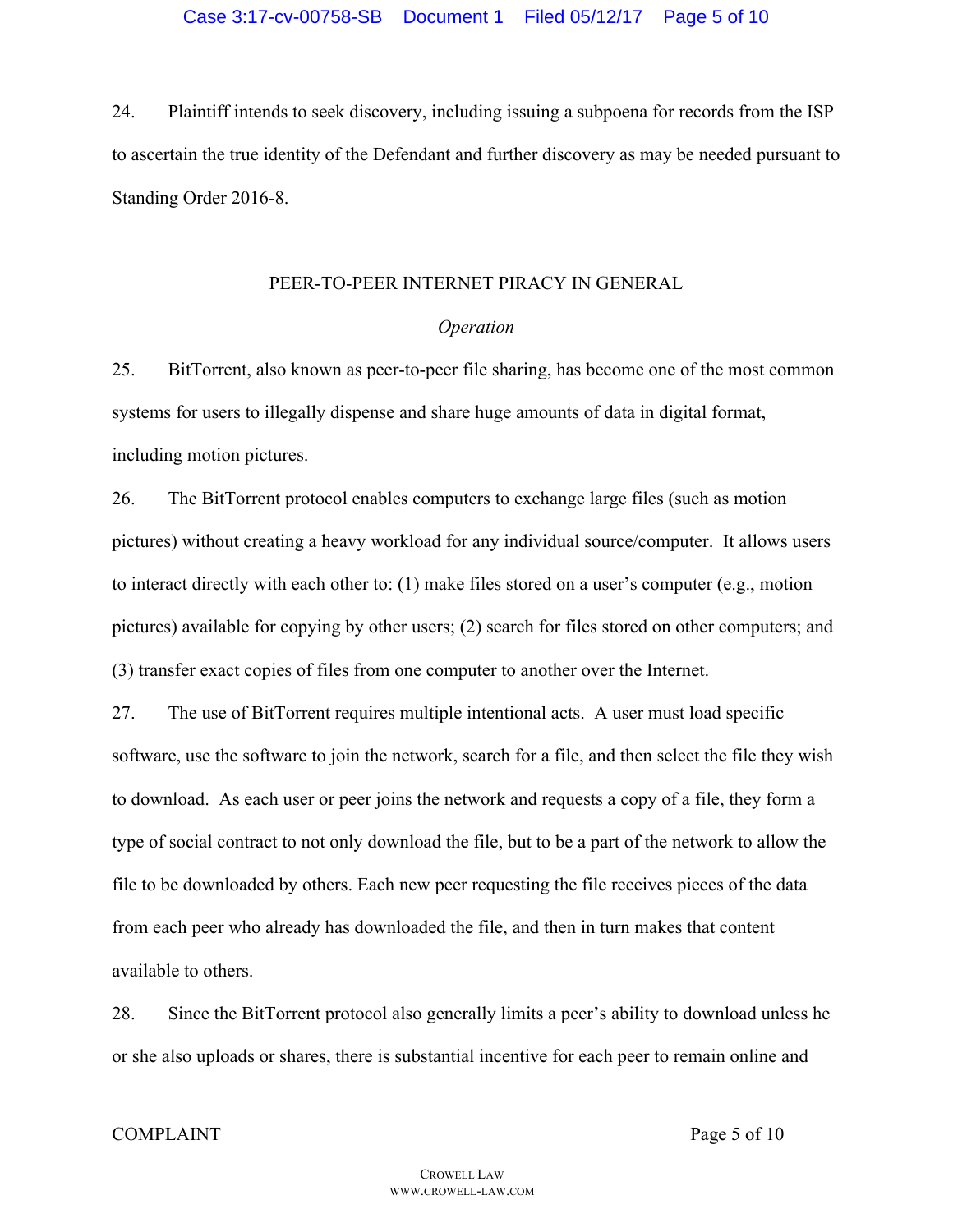continue to make files available for other peers to download because this will maximize his or her download speed and access to additional content.

29. The Defendant in this action has been observed as making Plaintiff's motion picture available to others in furtherance of the BitTorrent network.

### *The Business of Piracy*

30. Internet piracy and in particular BitTorrent piracy, though known as peer-to-peer file sharing, is often a for-profit business as many software clients, torrent sites, and networks generate millions of dollars in revenue through sales and advertising.

31. To increase the value of the advertising and sometimes subscription access sold by torrent sites, many parties work to expand the pool of available titles and speed of downloads available by increasing the number of member peers and thus the desirability of their clients and networks. To accomplish this they often reward participants who contribute by giving them faster download speeds, greater access, or other benefits.

32. Defendant's participation in the BitTorrent exchange of Plaintiffs' motion pictures is the type of activity that torrent sites use to promote their business and likely directly furthered the for-profit business of at least one torrent site.

33. Many parties, and possibly Defendant, have been compensated for their participation in expanding the availability of pirated content to others through BitTorrent networks, including Plaintiffs' motion pictures, even if only through being granted greater access to other pirated content.

34. The use of BitTorrent does more than cause harm through the simple theft of intellectual property. The BitTorrent distribution of pirated files is a model of business that profits from

COMPLAINT Page 6 of 10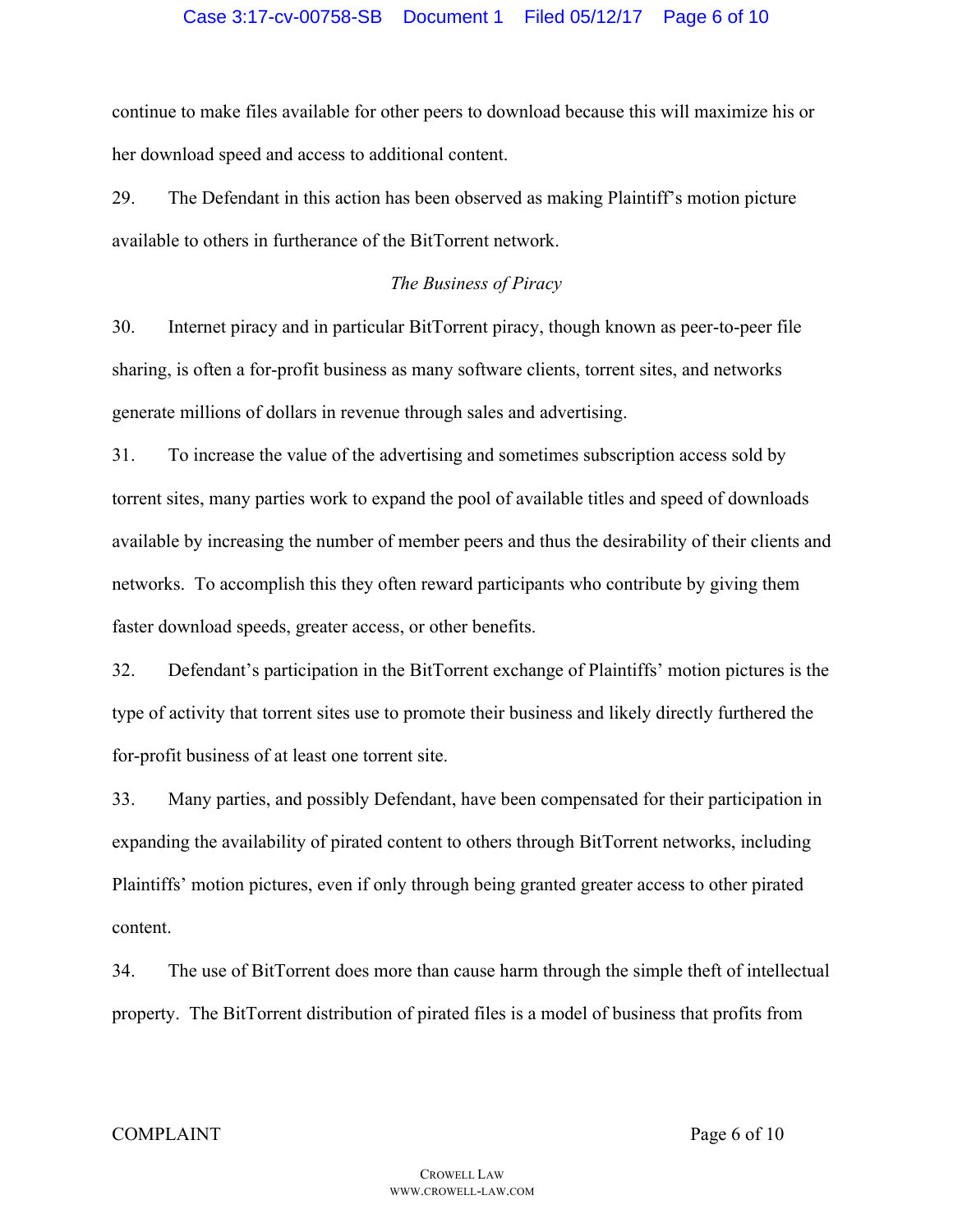theft through sales and advertising and provides a system of rewards and compensation to the participants, each of whom contribute to and further the enterprise.

35. Based on activity observed associated with the Defendant's IP address, the Defendant is a prolific proponent of the BitTorrent distribution system advancing the BitTorrent economy of piracy.

### *Harm to Plaintiff and Others*

36. Digital piracy, including BitTorrent piracy, costs the entertainment industry over \$80 billion per year.

37. Nationwide the film and television industry supports over 1.9 million workers and contributes over \$19.3 billion in taxes.

38. As noted by Senator Levin in Congressional hearings on peer-to-peer Internet piracy, "In the world of copyright law, taking someone's intellectual property is a serious offense, punishable by large fines. In the real world, violations of copyright law over the Internet are so widespread and easy to accomplish that many participants seem to consider it equivalent to jaywalking – illegal but no big deal. But it is a big deal. Under U.S. law, stealing intellectual property is just that – stealing. It hurts artists, the music industry, the movie industry, and others involved in creative work. And it is unfortunate that the software being used – called 'file sharing' as if it were simply enabling friends to share recipes, is helping create a generation of Americans who don't see the harm."

39. In Oregon the film and television industry provides over 6,800 direct jobs and 2,800 production related jobs paying \$269 million in wages.

#### COMPLAINT Page 7 of 10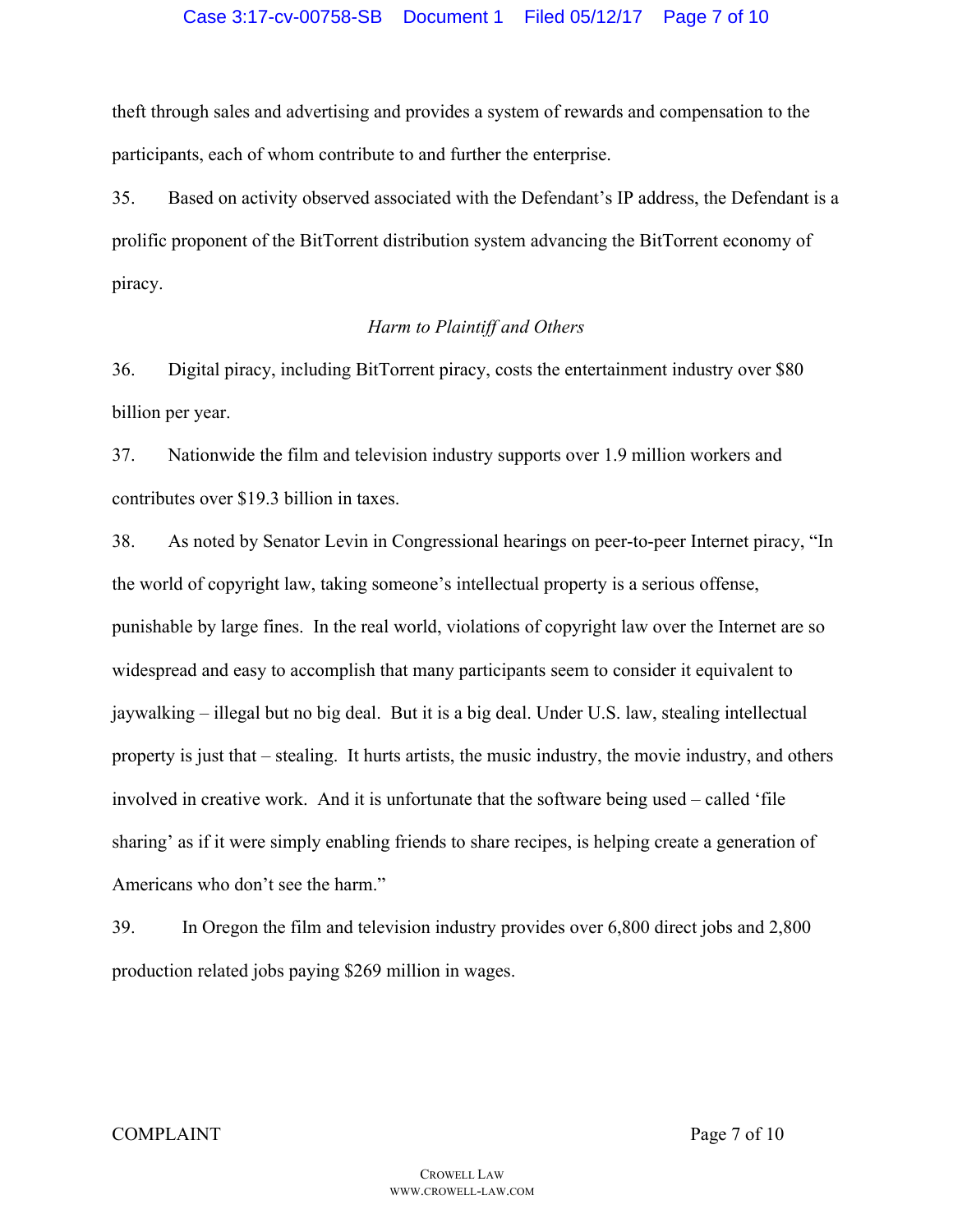40. In 2013, in recognition of the growing problems and challenges with counterfeiting and

piracy, The Oregon House of Representatives passed House Memorial 2, which made the

following findings:

Whereas the United States and other nations share the challenge of combating intellectual piracy and the counterfeiting of intellectual property such as … films… and technologies that affect the quality of life; and Whereas intellectual piracy and counterfeiting have a significant impact on Oregon's economy, and the economies of other states and of nations around the world, which results in job and earnings losses, reduced tax revenues and increased threats to public health and safety; and

… Whereas protecting and enforcing intellectual property rights is crucial to the future of our innovation-based economy; and

Whereas industries that use intellectual property extensively generate nearly \$7.7 trillion in gross output and account for more than 60 percent of total exports from our nation; and

Whereas industries that use intellectual property extensively … employ more than 19 million Americans, whose salaries average about 60 percent higher than salaries in industries that do not make extensive use of intellectual property; and Whereas intellectual property infringement can undermine the nation's economic security; and

Whereas violations of intellectual property rights, ambiguities in the law and a lack of enforcement create uncertainty in the marketplace and in the legal system and undermine consumer trust; and

Whereas intellectual property, including trademarks, [are] essential …; and

Whereas failing to adequately protect and enforce intellectual property rights will increase counterfeiting and illicit trade;

…

…

41. The impact of piracy is far greater than the mere loss of a single sale or loss due to the

distribution of one copy of a motion picture. Piracy undermines the economy, job base, and tax

base on which our citizens rely and promotes a general disregard for the rights of others and the

law.

42. As such it is clear that giving effect to 17 U.S.C. §§ 101 et seq., and the enforcement of

intellectual property rights, and in particular the fight against counterfeiting and piracy are

critical issues of importance to both the United States of America and the State of Oregon.

# COMPLAINT Page 8 of 10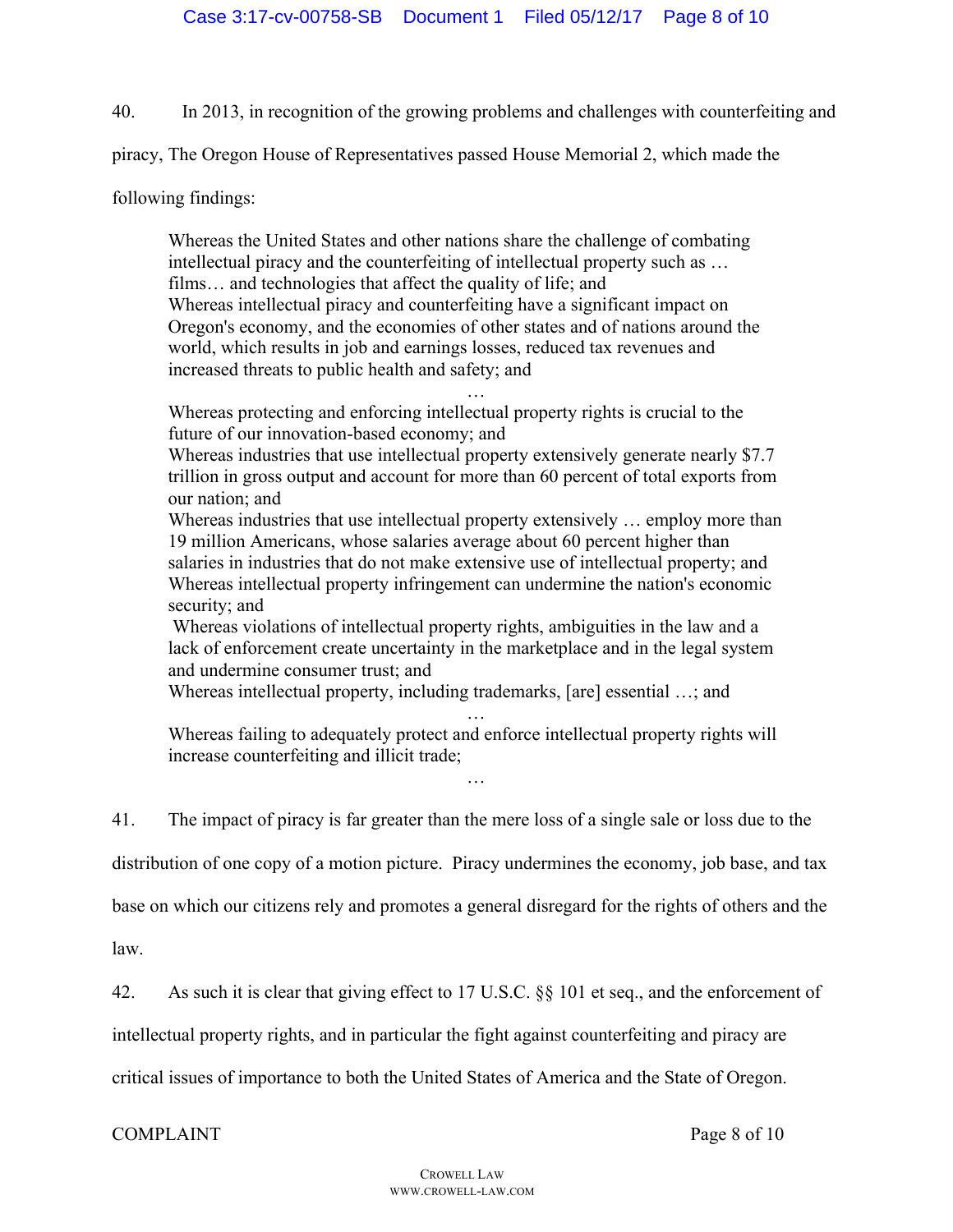# **CAUSE OF ACTION**

# (Federal Copyright Infringement)

43. Plaintiff incorporates by reference each and every allegation set forth in the preceding paragraphs.

44. Defendant, without the permission or consent of Plaintiff, copied and distributed Plaintiff's motion picture through a public bittorrent network.

45. Defendant's actions infringed Plaintiff's exclusive rights under The Copyright Act.

46. The conduct of the Defendant has been with notice, willful, intentional, in disregard of and indifferent to Plaintiff's rights with the intent to cause Plaintiff harm and deprive Plaintiff of royalties and the benefit of Plaintiff's copyrights.

47. As a direct and proximate result of the Defendant's conduct, Plaintiff's exclusive rights under 17 U.S.C. § 106 have been violated.

48. Plaintiff is entitled to damages pursuant to 17 U.S.C. § 504 and attorney fees and costs pursuant to 17 U.S.C. § 505.

49. The conduct of the Defendant is causing and, unless enjoined and restrained by this Court, will continue to cause Plaintiff great and irreparable injury.

50. Pursuant to 17 U.S.C. §§ 502 and 503, Plaintiff is entitled to injunctive relief prohibiting the Defendant from further contributing to the infringement of Plaintiff's copyrights, the economy of piracy, and ordering that Defendant destroy all copies of the motion picture made in violation of Plaintiff's rights.

# **PRAYER FOR RELIEF**

WHEREFORE, Plaintiff prays for judgment against Defendant as follows:

A. For a finding Defendant willfully infringed Plaintiff's rights;

COMPLAINT Page 9 of 10